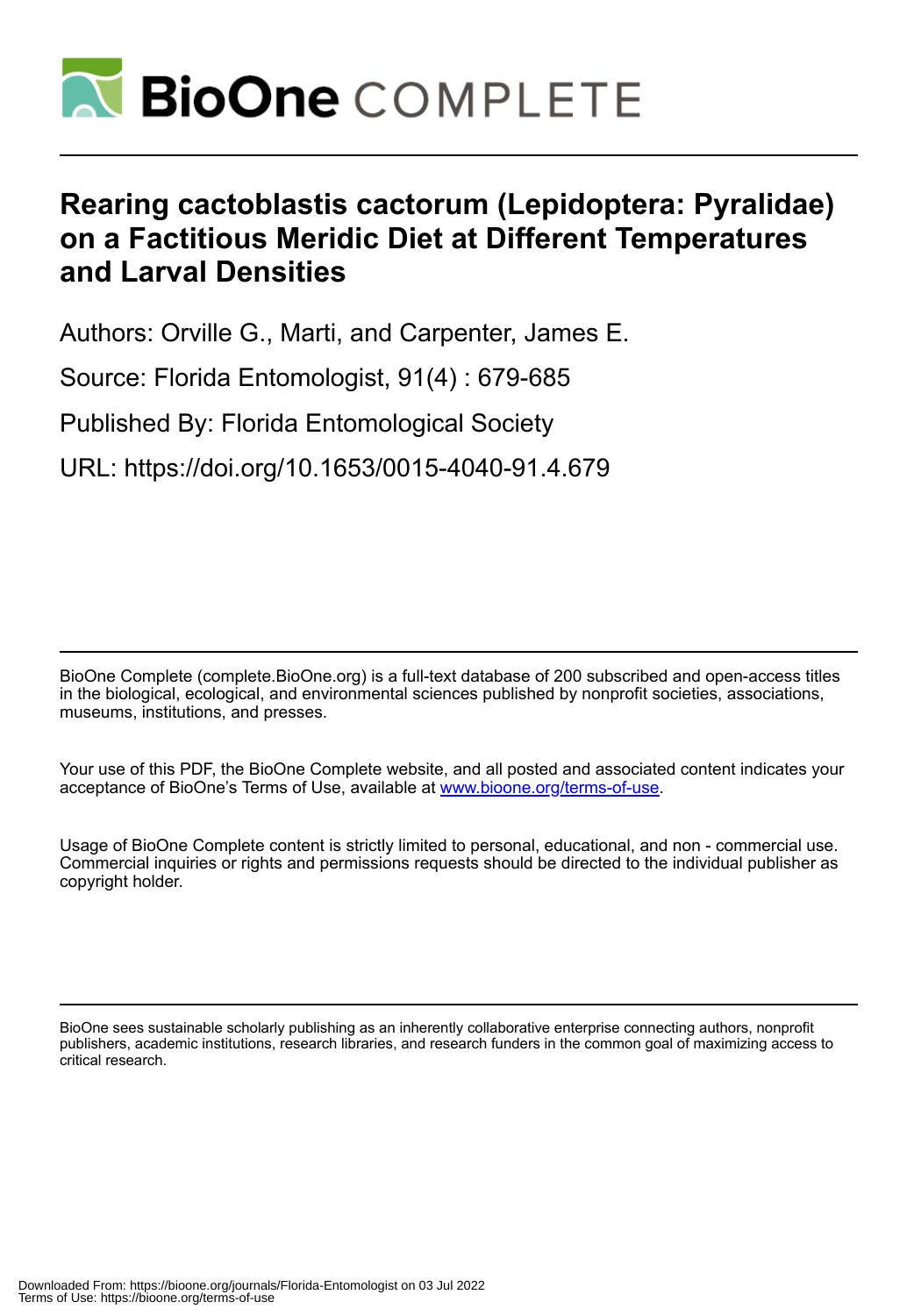# REARING *CACTOBLASTIS CACTORUM* (LEPIDOPTERA: PYRALIDAE) ON A FACTITIOUS MERIDIC DIET AT DIFFERENT TEMPERATURES AND LARVAL DENSITIES

ORVILLE G. MARTI AND JAMES E. CARPENTER United States Department of Agriculture, Agricultural Research Service, Crop Protection and Management Research Laboratory, PO Box 748, Tifton, GA 31793 USA

### ABSTRACT

*Cactoblastis cactorum* (Berg) is an invasive pest that represents an economic and ecological threat to native cacti in the U. S. and Mexico and that is currently the object of an eradication/control program in both countries. One tactic used to mitigate the threat of this species involves the SIT (Sterile Insect Technique), in which large numbers of larvae are reared on artificial diet or cactus cladodes, preferably the former, and released as sterile adults to mate with wild individuals at or near the leading edge of invasion. We studied combinations of 3 different rearing temperatures (22, 26, and 29°C) and 3 different crowding levels (50, 215, and 500 eggs) to determine percent survival to the adult stage, pupal size of each gender, and fecundity of *C. cactorum* reared on a factitious meridic diet. Temperature and crowding levels affected survival. The lowest rearing temperature and the low and high crowding levels adversely affect survival. Female pupae were larger than male pupae, and pupal size of males, but not females, was affected by rearing temperature**,** with smaller male pupae produced at the lowest temperature. Length and width, but not weight, of female pupae were affected by crowding levels, with slightly larger pupae produced at the intermediate level**.** For both genders, there was significant regression of pupal weight on percent survival, with larger pupae produced from treatment combinations that produced higher percent survival to the adult stage. Number of eggs laid per female was positively correlated with weight of the female as a pupa.

Key Words: *Cactoblastis*, *Opuntia*, artificial diet**,** mass rearing**,** temperature, crowding, invasive organism

#### RESUMEN

*Cactoblastis cactorum* (Berg) es una plaga invasora que representa una amenaza económica y ecológica a los cactus en los Estados Unidos y México y actualmente es el objeto de un programa de radiación/control en ambos países. Una táctica usada para mitigar la amenaza de esta especie se trata de TIS (Técnica del Insecto Estéril), en cual altos números de larvas son criadas sobre una dieta artificial o sobre los cladodes del cactus, preferiblemente la anterior, y liberadas como adultos estériles para aparearse con individuos en, o cerca del borde delantero de la invasión. Nosotros estudiamos combinación de 3 temperaturas de cría diferentes (22, 26 y 29°C) y 3 diferentes niveles de hacinamiento (50, 215 y 500 huevos) para determinar el porcentaje de sobrevivencia en el estadio adulto, el tamaño de pupa de cada sexo y la fecundidad de *C. cactorum* criada en un medio sobre una dieta facticia. La temperatura y los niveles de hacinamiento afectaron la sobrevivencia. La temperatura mas baja de criarlas y los niveles de hacinamiento mas bajos y altos afectaron adversamente la sobrevivencia. Pupas de las hembras fueron más grandes que las pupas de los machos, y el tamaño de las pupas de macho, pero no las hembras, fue afectado por la temperatura de cría, con las pupas más pequeñas del macho producido a las temperaturas mas bajas. La longitud y anchura, pero no el peso, de las pupas de las hembras fueron afectadas por el nivel de hacinamiento, con pupas ligeramente mas grandes producidas al nivel intermedio. Para ambos sexos, hubo una regresión significativa en cuanto el peso de la pupa y el porcentaje de sobrevivencia, con las pupas más grandes producidas de las combinaciones de tratamiento que también producían un mayor porcentaje de sobrevivencia hasta el estadio adulto. El número de huevos puestos por hembra fue correlacionado positivamente con el peso de la hembra en el estadio de pupa.

The South American cactus moth, *Cactoblastis cactorum* (Berg) (Lepidoptera: Pyralidae) is celebrated for its role as a biological control agent for weedy *Opuntia* spp., but its unintended arrival in North America represents an economic and ecological threat to native *Opuntia* spp. in the U. S. and Mexico (Zimmermann et al. 2004). Implementation of *C. cactorum* as a biological control agent in Australia and South Africa required disseminating large numbers of eggs into the field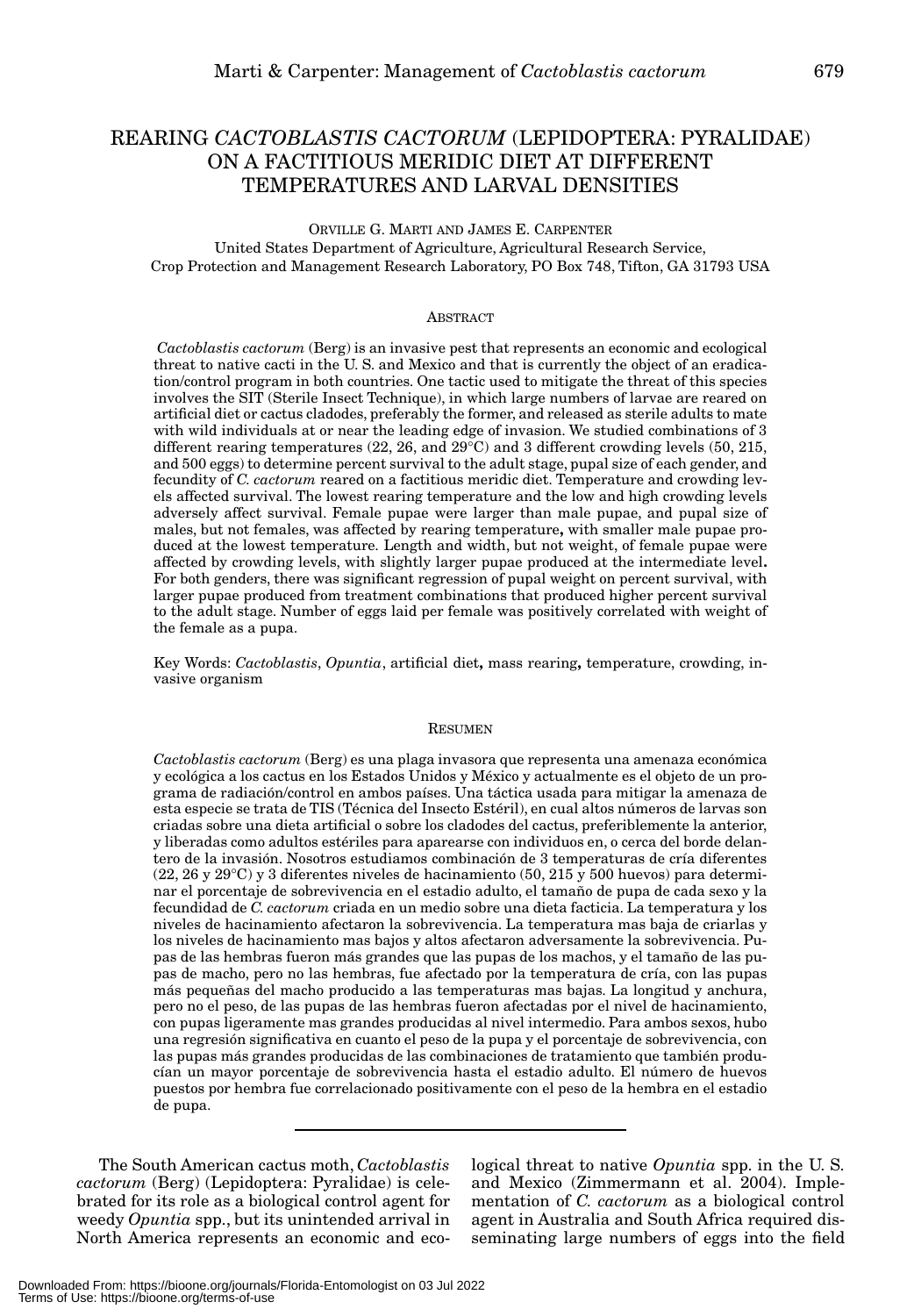where invasive opuntias were present. This was largely accomplished by mass rearing *C. cactorum* in cages provisioned with excised *Opuntia* cladodes (Dodd 1940; Pettey 1948). To mitigate the economic and ecological threat of *C. cactorum* to native *Opuntia* spp. in North America, large numbers of *C. cactorum* have been reared in the laboratory on excised cladodes to support the development of survey tools such as lures (Heath et al. 2006), traps (Hight et al. 2002; Bloem et al. 2005a), control tactics such as insecticides (Bloem et al. 2005b) and the Sterile Insect Technique (SIT) (Carpenter et al. 2001; Hight et al. 2005). However, mass-rearing *C. cactorum* in numbers sufficient to fully implement the SIT requires a suitable artificial medium and efficacious laboratory rearing protocols.

At present, separate colonies of *C. cactorum* at the USDA, CPMRU, facility in Tifton, GA, are reared on both artificial diet and *Opuntia* cladodes collected from the wild (Marti et al. 2008). Until a completely satisfactory artificial diet that meets all the requirements of the SIT program is developed, cactus cladodes will continue to be the food source for one of the CPMRU *C. cactorum* colonies. Research is presently underway to develop a suitable artificial diet that will allow a transition away from cladode-based rearing and permit mass-rearing of *C. cactorum* on a scale much larger than has been possible to the present. Problems with viral diseases (Marti et al, 2007), microsporidian infections, and possible stress-induced factors due to diet formulations that may be less than optimal, combine to present difficulties in mass rearing of this insect on artificial diet. To date, the only similar problems noted in the cladode-reared colony are occasional viral and microsporidian infections.

Because of the above considerations, research on factors unrelated to diet development, such as the effects of incubation temperature and larval crowding levels were, of necessity, conducted with our 2004 diet formulation, adapted from a diet used for rearing *Chilo partellus* (Swinhoe) (Lepidoptera: Pyralidae), the maize stem borer, in South Africa (Kfir 1992). This diet is somewhat different than the *C. cactorum* diet formulation currently in use and described by Marti et al. (2008) but we report the results here because the work involved a detailed study of the effects of different incubation temperatures and larval crowding levels on the survival of *C. cactorum* to adulthood and should provide knowledge useful for improving mass rearing regardless of the final version of the artificial diet. Furthermore, we also examined pupal size (weight, length, and width) of both sexes and mated pairs derived from the same treatment combinations to determine what factors, if any, produced differences in survival, size, and fecundity in this species when reared on a factitious meridic diet.

# MATERIALS AND METHODS

Mature egg sticks of a US strain of *C. cactorum* reared on cactus (*Opuntia ficus-indica* L.) cladodes in 2004 (Marti et al. 2008) at CPMRU, Tifton, GA, were examined under low power microscopy to determine the number of eggs in each stick. Three temperatures (22, 26, and 29°C) and 3 larval crowding levels (low (mean = 51), medium  $(mean = 213)$ , and high  $(mean = 502)$ , with 4 replications, were used in the experiment. Because individual eggsticks may comprise 20 to 80 or more eggs each, we used several eggsticks with various numbers of eggs to reach the required number in each replicate. Therefore, numbers of eggs varied slightly, from 49-53 at the low crowding level, 211-215 at the medium level, and 496- 507 at the high level. Eggsticks were incubated at the intermediate temperature, 26°C, and then distributed randomly to the assigned treatments several days before the beginning of egg hatch.

Two separate rooms used in *C. cactorum* production in the rearing facility at CPMRU were maintained at 14:10 D/N photoperiod and 60-80% RH, one at 26°C and the other at 29°C, with a ±2°C daily variation. A laboratory environmental chamber maintained at  $22^{\circ}$ C with a  $\pm 2^{\circ}$ C daily variation, 14:10 D/N photoperiod, and 60-80% RH was used for the third temperature treatment for comparative purposes, although *C. cactorum* is not currently reared at this temperature. Considerable temperature variation, particularly at the 2 higher temperatures, was the norm in these rearing rooms and we did not attempt to limit temperature variations or to alter rearing practices that were in place.

This work was conducted while the *Cactoblastis* diet was under development. Indeed, the diet is subject to constant improvement as more is learned about the nutritional requirements of the insect and about cost-effective and efficient methods to prepare it. The diet used in this study was adapted from a diet developed in South Africa for *Chilo partellus* (Swinhoe) (Lepidoptera: Pyralidae), the maize stalk borer, by Kfir (1992), and initially evaluated for *C. cactorum* by Zimmermann (2003). The diet was composed of the following: 2.5 L water, 45 g agar, mold inhibitor (15 mL of a solution consisting of 418 mL propionic acid, 42 mL phosphoric acid, and 540 mL water), ascorbic acid 9.6 g, sorbic acid 4.2 g, sucrose 100 g, methyl paraben 6 g, Brewer's yeast 186 g, and 630 g of white kidney beans ground in a hammer mill with a 0.238- cm screen.

Three 1-L flasks of tap water were autoclaved for 10.5 min at 124.2 kPa in the chamber and jacket at a temperature of 250°C. After autoclaving, 2.5 L of water was poured into a 4-L blender. Agar was added first and stirred into the hot water; then the other ingredients were mixed, with the ground kidney beans added last. The mixture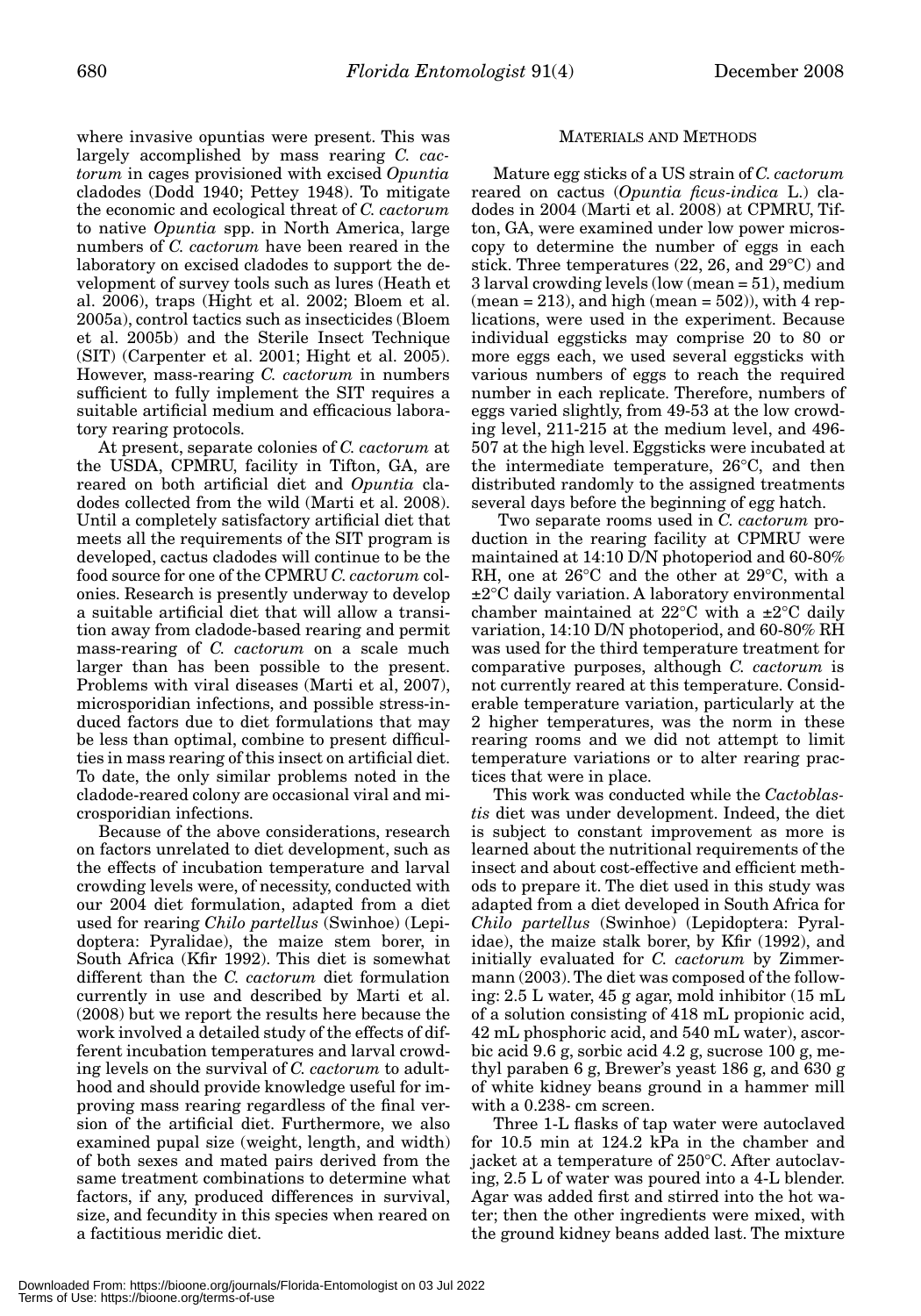was stirred and blended for 1 min with the lid in place. The hot diet was poured to a depth of 2 cm in a cookie tray lined with aluminum foil and allowed to harden, and then cut into  $4 \times 4$ -cm squares with a knife or cookie cutter.

This diet differs from the *Chilo* diet principally in the omission of fishmeal and the use of a larger amount of ground white kidney beans. Although the protein content of fishmeal is higher than that of kidney beans, the substitution was made because *C. cactorum* larvae were found to grow faster on diet containing kidney beans. The modified *Chilo* diet differs from the current diet developed for *C. cactorum* (Marti et al. 2008) in that organic acids added to reduce the pH to about 4.1 were not included, and methyl paraben later became an optional ingredient used only if mold growth in the frass became a problem.

Diet squares were dipped into molten paraffin to provide a thin waxy coat simulating a wax-covered cactus cladode. Eggsticks were placed on the surface of a diet cake in a  $20 \times 30 \times 10$ -cm plastic container fitted with a ventilated lid. Each container  $(n = 36)$  housed the larvae and diet from 1 treatment  $\times$  crowding  $\times$  replicate combination. After 1 week, eggsticks were removed and unhatched eggs were counted and recorded. A fresh diet cake was provided in all containers before the previous cake was completely consumed. Frass, silk, and uneaten diet were removed weekly, and twice weekly as the larvae matured. Dead larvae were counted and removed. This species is not known to be cannibalistic. Any live larvae remaining on old diet were transferred manually to fresh diet cakes. Because of differences in rearing conditions, larvae matured, spun cocoons, and molted to the pupal stage at different rates over a period of several weeks. In order to collect data on pupal gender, weight, length, and width, a sample of cocoons spun within a 5-d period was collected from most of the 36 containers. Ten to 60 (median = 30) cocoons were collected from 28 of 36 containers. Because of unfavorable treatment combinations, percent survival varied from 0-97% and few or no cocoons were collected from several containers. None were collected from larvae reared at 22°C at the lowest crowding level, although there were small numbers of survivors. Pupae were allowed to harden for 3 d, and then placed in a small sieve and desilked in undiluted Clorox® (5.25% sodium hypochlorite) for 18 s, rinsed 2 min in running tap water, and allowed to dry on a paper towel (Marti & Carpenter 2008).

Pupae were weighed on a Mettler® AJ100 electronic balance and sexed and measured under a Nikon Optiphot® stereoscopic microscope fitted with a reticle in an ocular of the microscope. Length and width of each pupa in reticular units were recorded and converted to centimeters. Because percent survival in individual containers varied widely, percent survival was analyzed by

ANOVA and subsequent analyses were conducted with regression analysis. Means were separated (*P* < 0.05) by Duncan's multiple range test and Student's *t*-test (StatSoft, 2004). Means ± standard errors are presented unless stated otherwise.

#### RESULTS AND DISCUSSION

Rearing temperature significantly affected percent survival of *C. cactorum* larvae  $(F =$ 16.147, *df* = 2, 27, *P* < 0.001). Mean percent survival to the adult stage at 22, 26, and 29°C was  $31.54 \pm 7.81$ ,  $65.39 \pm 5.87$ , and  $77.38 \pm 6.61$ , respectively. There was no significant temperature  $\times$  crowding interaction on percent survival ( $F =$ 2.164, *df* = 4, 27, *P* = 0.1002). Percent survival at 22°C was less than survival at 26 or 29°C, (*P* < 0.05).

Crowding level significantly affected percent survival ( $F = 4.036$ ,  $df = 2$ , 27,  $P = 0.029$ ), with crowding levels of 50, 215, and 500 having survival percentages of  $54.06 \pm 10.29$ ,  $71.48 \pm 6.22$ , and  $48.77 \pm 8.46$ , respectively. Low and high crowding levels unfavorably affected percent survival compared to the intermediate level. *Cactoblastis cactorum* is a gregarious species and larvae typically feed together in large numbers as long as food remains available. Survival at the high crowding level was less (*P* < 0.05) than that at the intermediate level. Although there was no significant interaction between incubation temperature and crowding levels, comparison of the means of the 9 temperature  $\times$  crowding combinations showed that percent survival at low and high crowding levels at 22°C, 14.38% and 16.66%, respectively, were lower  $(P < 0.01)$  than those of the other 7 combinations, which varied from 55- 82%, but were not different  $(P > 0.05)$  (Fig. 1). At 22°C, the low and high crowding levels were clearly unfavorable to larval survival. Yet at the warmer incubation temperatures of 26 and 29°C, percent survival was not affected by crowding level.

Regression of pupal weight on percent survival in containers  $(n = 27)$  from which pupae were collected was significant for both male (*F* = 15.061, *df*  $= 24, 463, P < 0.001$  and female pupae ( $F = 7.369$ )  $df = 24, 356, P < 0.001$ . Mean weight of female pupae  $(0.1078 \pm 0.023$  g) was greater than that of the males  $(0.0733 \pm 0.016 \text{ g})$  and the difference was significant ( $t = 26.22$ ,  $df = 867$ ,  $P < 0.001$ ). Sarvary et al. (2008) also reported a marked sexual dimorphism in *C. cactorum*, with female pupae weighing 80% more than males.

Length and width of pupae were greater in females than males. Mean length of female pupae was  $1.354 \pm 0.077$  cm and that of the males was  $1.216 \pm 0.086$  cm ( $t = -22.48$ ,  $df = 867$ ,  $P < 0.001$ ). Width of female pupae was  $0.3889 \pm 0.032$  cm and that of the males was  $0.3379 \pm 0.030$  cm ( $t =$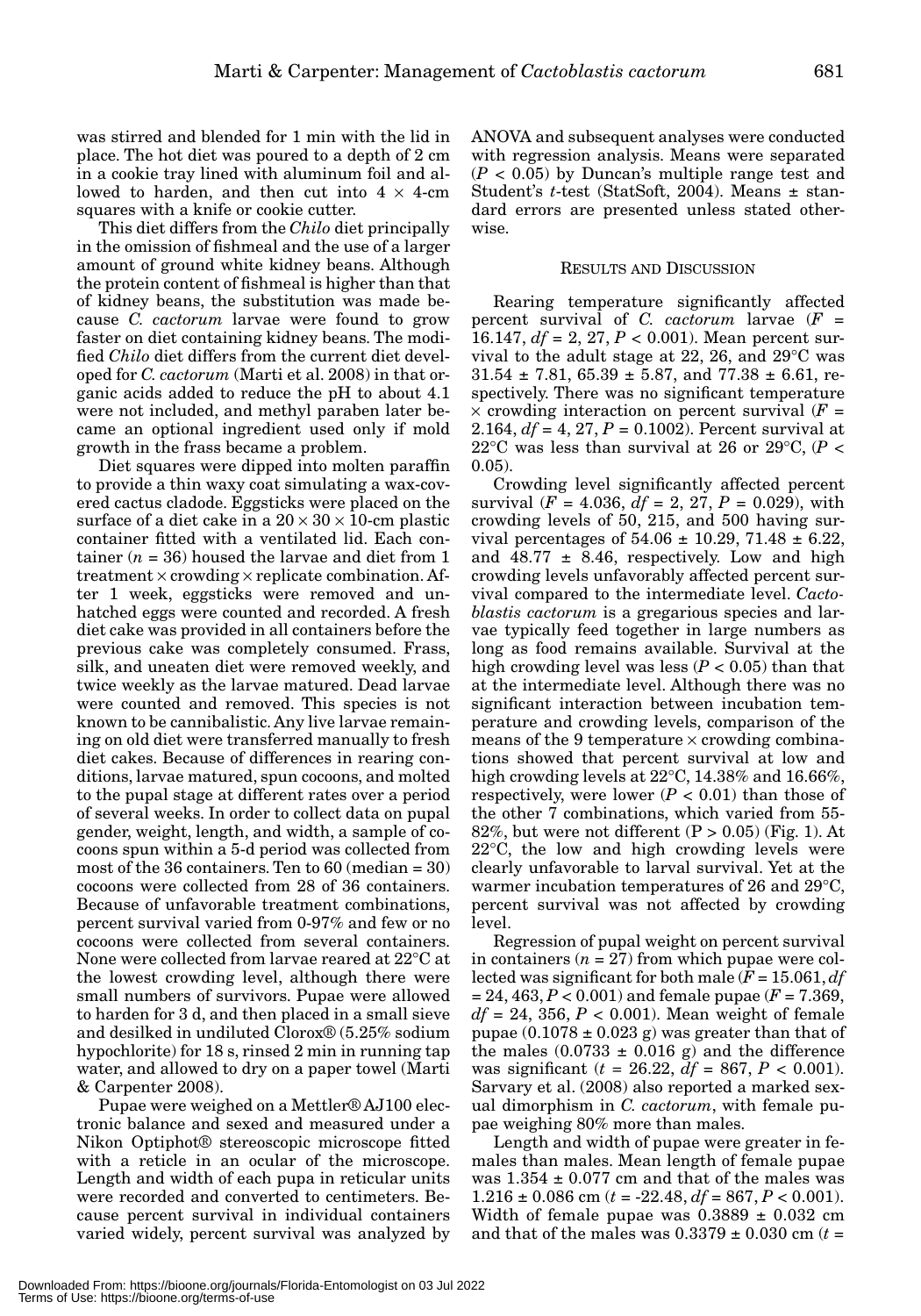

Fig. 1. Percent survival of *C. cactorum* to the pupal stage following rearing larvae on artificial diet in 9 combinations of incubation temperature  $\times$  crowding level.

 $-24.35, df = 867, P < 0.001$ ). Only about  $9.2\%$  (35/ 381) of females had a pupal width less than the mean of the males. Only about 4.7% (23/488) of males had a pupal width greater than the mean of the females (Fig. 2, Table 1). Although the gender difference in pupal width was very small, only about 0.05 cm, it may be enough to allow mechanical separation of pupae by gender with a suitably engineered device.

We envision that a device consisting of declined pairs of metal rollers with a gradually increasing gap from 0.24 to 0.50 cm and rotating in opposite directions away from the gap would allow pupae with the smallest width, mostly males, to fall through first and that the wider pupae, mostly females, would tend to be collected later. A series of containers beneath the rollers could be arranged to collect pupae based on desired differences in width.



Fig. 2. Distribution of pupal widths (cm) of male and female *C. cactorum* reared on artificial diet.

Length, width, and weight of male pupae were affected by rearing temperature. Pupae of male larvae reared at 22, 26, and 29°C weighed 0.0676  $\pm$  0.002, 0.0766  $\pm$  0.001, and 0.0724  $\pm$  0.001g, respectively  $(F = 12.25, df = 2, 485, P < 0.00001)$ . These means differed from each other by Duncan's test  $(P < 0.02)$ . Length of male pupae reared at 22, 26, and 29°C measured 1.186 ± 0.008, 1.227  $\pm$  0.06, and 1.220  $\pm$  0.07 cm, respectively, and were different (*F* = 8.349, *df* = 2, 485, *P* = 0.0003). Male pupae reared at 22°C were shorter (*P* < 0.001) than those reared at 26 or 29°C but those reared at 26 and 29 °C did not differ  $(P > 0.05)$  by Duncan's test. Pupae of male larvae reared at 22, 26, and 29°C differed in width (*F* = 15.783, *df* = 2, 485, *P* < 0.0001). Width of pupae reared at 26 and 29 C did not differ  $(P > 0.05)$  but width of pupae reared at 22°C differed from those reared at 26 and  $29^{\circ}$ C ( $P < 0.001$ ) by Duncan's test.

Rearing temperature had no significant effect on the weight of female pupae  $(F = 1.181, df = 2)$ , 378, *P* = 0.31). At 22, 26, and 29°C female pupae weighed  $0.1048 \pm 0.02$ ,  $0.1084 \pm 0.002$ , and  $0.1092$ ± 0.002g, respectively. The effect of temperature on length of female pupae was not significant  $(F =$ 1.367,  $df = 2$ , 378,  $P = 0.26$ ). Mean lengths of female pupae at 22, 26, and 29 C were  $1.347 \pm$ 0.010,  $1.347 \pm 0.008$ ,  $1.364 \pm 0.008$ , respectively. The effect of temperature on width of female pupae was significant but slight  $(F = 4.465, df = 2,$  $378, P = 0.012$ ). Mean female pupal widths at  $22$ , 26, and  $29^{\circ}$ C were  $0.3833 \pm 0.003$ ,  $0.3863 \pm 0.003$ , and  $0.3948 \pm 0.003$ . Female pupal width at  $29^{\circ}$ C was different from those at 22 and  $26^{\circ}$ C (*P* < 0.05), according to Duncan's test.

The effect of crowding on female pupal weight was not significant ( $F = 1.452$ ,  $df = 2$ , 378,  $P =$ 0.23). At crowding levels of 50, 215, and 500, female pupal weights were  $0.1058 \pm 0.003$ ,  $0.1104 \pm 1.0003$ 0.002, and  $0.1065 \pm 0.02$ g. However, crowding levels significantly affected female pupal length  $(F =$ 5.451, *df* = 2, 378, *P* = 0.0046). Mean pupal lengths at 50, 215, and 500 crowding levels were  $1.3488 \pm 0.012$ ,  $1.3744 \pm 0.008$ , and  $1.3402 \pm 0.008$ 0.007, respectively, but only the means at the two higher crowding levels were significantly different  $(P < 0.05)$  from each other. Crowding level also significantly affected width of female pupae  $(F =$ 4.813, *df* = 2, 378, *P* < 0.01). Mean female pupal width at crowding levels of 50, 215, and 500 were  $0.3870 \pm 0.004$ ,  $0.3956 \pm 0.003$ , and  $0.3846 \pm 0.003$ 0.002. Only the means at the 215 and 500 crowding levels were significantly different  $(P < 0.05)$ .

Incubation temperature was only weakly correlated with pupal length  $(r = 0.08, P = 0.013)$  and width  $(r = 0.14, P = 0.0001)$ , compared to no correlation to weight  $(r = 0.06, P = 0.052)$ , and good correlation with percent survival  $(r = 0.58, P =$ 0.00001). Correlations with crowding level were all negative: pupal length  $(r = -0.13, P = 0.0001)$ , pupal width  $(r = -0.13, P = 0.0001)$ , pupal weight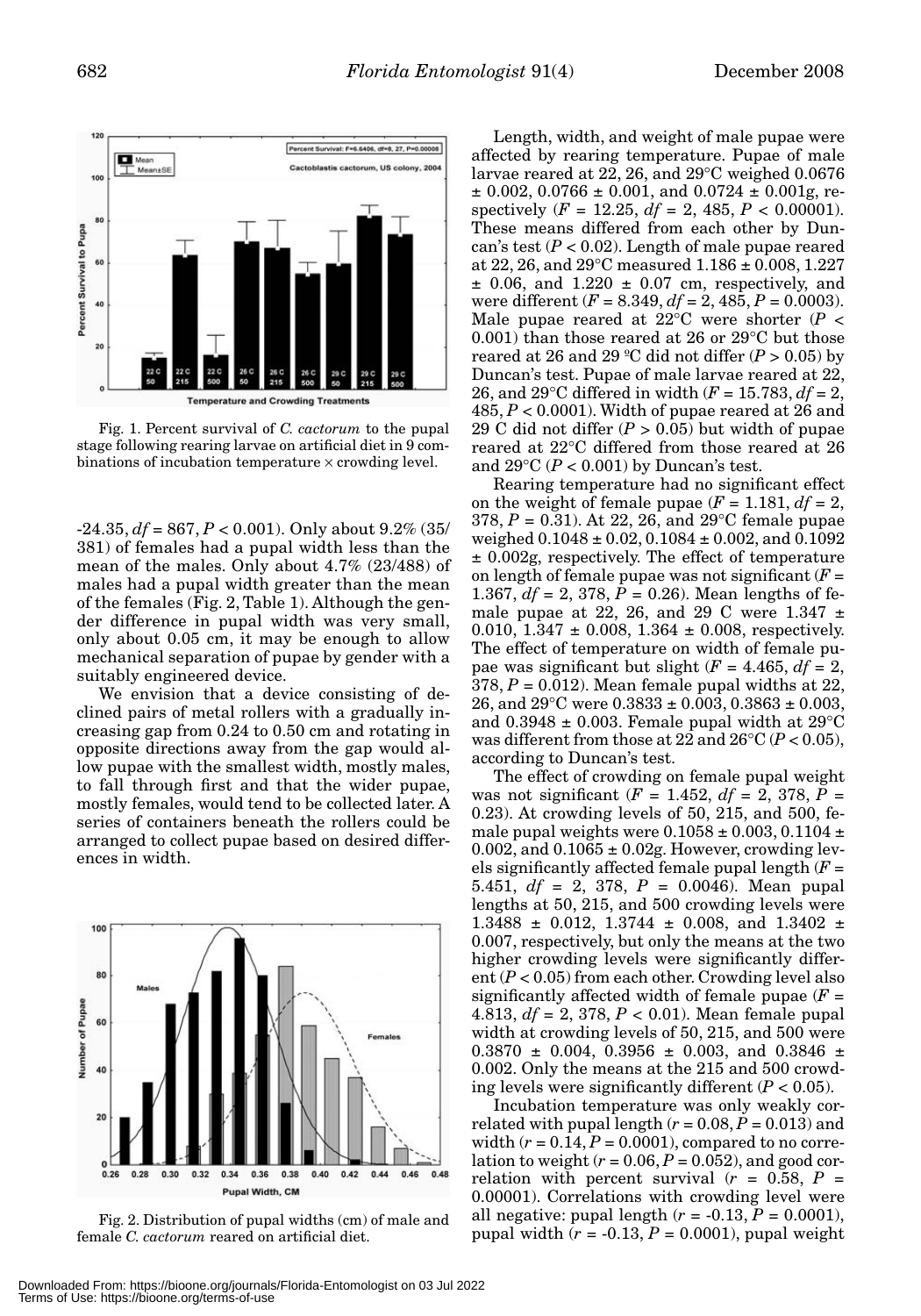| Factor                                                          | Males  | Females | Total |  |
|-----------------------------------------------------------------|--------|---------|-------|--|
| n                                                               | 488    | 381     | 869   |  |
| Mean width-                                                     | 0.3376 | 0.3889  |       |  |
| $n<\mathrm{mean}% \left\vert \mathcal{A}\right\vert$ male width | 244    | 35      | 279   |  |
| $\%$ < mean male width                                          | 87.5   | 12.5    | 100   |  |
| $n >$ mean male width                                           | 244    | 346     | 590   |  |
| $\%$ > mean male width                                          | 41.4   | 58.6    | 100   |  |
| $n >$ mean female width                                         | 23     | 190     | 213   |  |
| $\%$ > mean female width                                        | 10.8   | 89.2    | 100   |  |
| $n<\mathrm{mean}$ female width                                  | 465    | 191     | 656   |  |

 $\%$  < mean female width  $70.9$   $29.1$   $100$ 

TABLE 1. SEPARATION OF *C. CACTORUM* PUPAE BY GENDER BASED ON DIFFERENCES IN WIDTH (CM) FROM MEASURE-MENTS OF 869 PUPAE.

 $(r = -0.06, P = 0.07)$ , and percent survival  $r = -0.54$ , *P* = 0.0001). Percent survival, pupal length, width, and weight were positively correlated with incubation temperature and negatively correlated with crowding level.

L

Significant regression of pupal weight on percent survival at each of the 3 different crowding levels was found only at the intermediate level (215 larvae) and was significant for both male and female pupae. At a crowding level of 215, and across all 3 temperature levels, the regression of male pupal weight on percent survival was significant ( $r^2 = 0.45$ ,  $r = 0.67$ ,  $P < 0.0001$ ). For female pupae, the regression of pupal weight on percent survival was also significant  $(r^2 = 0.24, r = 0.49, P)$ < 0.0001). Crowding levels at 50 and 500, for both genders, and at all 3 temperatures were not significant  $(P > 0.05)$ .

In a subset of pupae that were eventually paired as adults  $(n = 219 \text{ pairs})$  from containers having >22% survival (deleting pupae from 1 container with lowest survival), regression (Fig. 3) of

pupal weight on percent survival was significant for both male  $(r^2 = 0.51, P < 0.0001)$  and female pupae  $(r^2 = 0.23, P = 0.0124)$ . In mated females which laid eggs (Fig. 4), regression of number of eggs laid on weight of the female as a pupa was significant  $(r^2 = 0.35, P < 0.0001)$ . Deleting 3 outliers (arrows in Fig. 4) representing females that laid fewer than 20 eggs, resulted in an increase to 0.45 in the  $r^2$  value. In any case, the regression of eggs on the pupal weight of females that laid eggs was highly significant. The equation for the regression relating eggs and pupal weight, Eggs =  $-12.3026 + 776.3855 \times$  Pupal Weight, showed that each 10-mg increase in pupal weight of a female that eventually laid eggs resulted in an increase of 7.76 eggs laid. Over the range of female pupal weights, from 0.07 g to 0.15 g, this represents a difference of about 62 eggs.

Insect body mass is often expressed as dry weight and compared with other parameters such as length, as was done by Rogers et al. (1976), who found a highly significant linear relationship be-



Fig. 3. Regression of male and female *C. cactorum* pupal weights on percent survival. Data from 1 container in which survival was < 22% has been deleted.



Fig. 4. Regression of number of eggs laid per female *C. cactorum* on pupal weight. Three outliers (arrows) representing fewer than 20 eggs are not included in the regression line.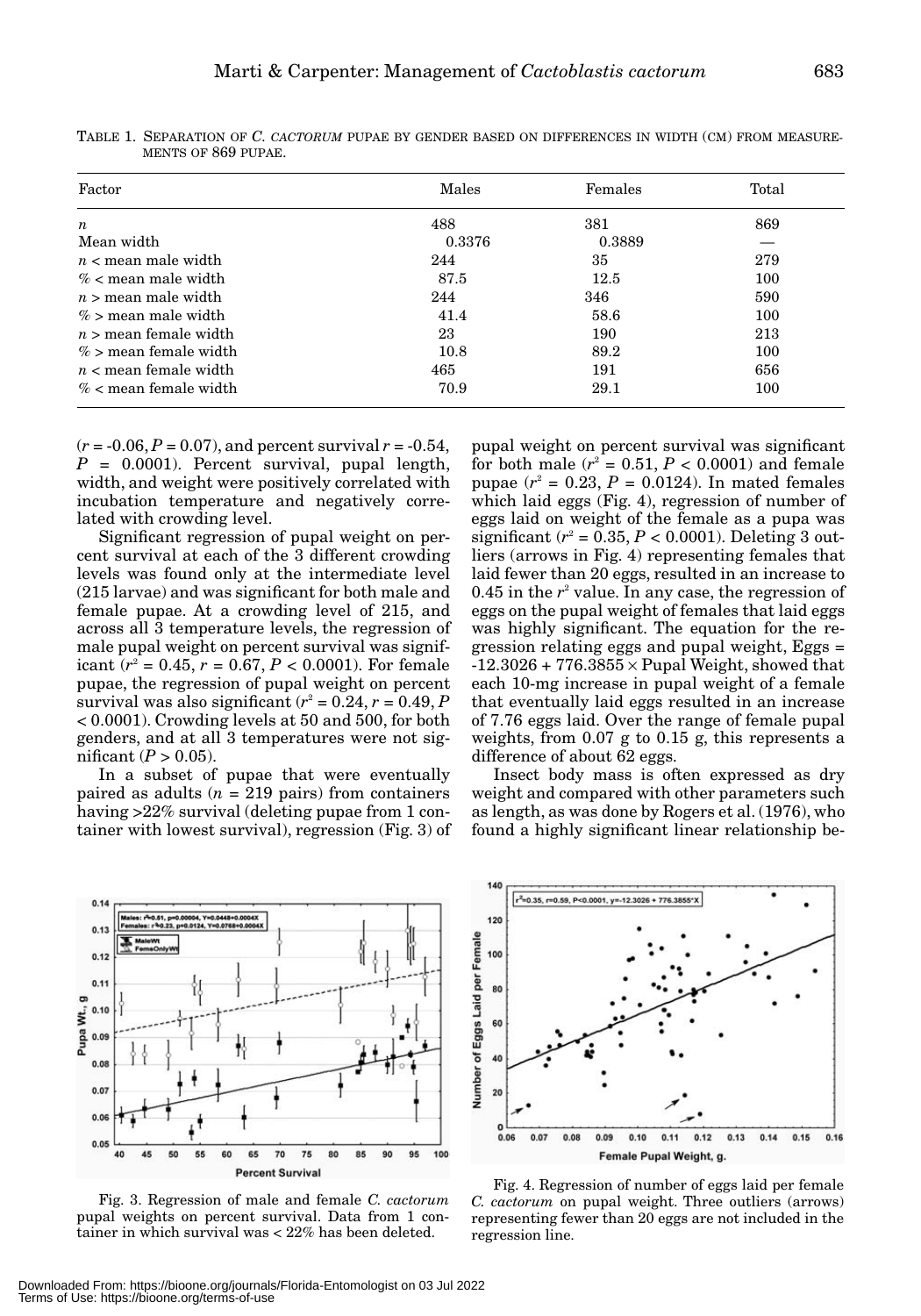tween dry weight and body length  $(r^2 = 0.94)$ across 8 orders of insects. If adult live weight is taken as 0.6 of pupal weight (Honek 1993), then estimation of egg production in individual *C. cactorum* females can be made from either pupal length or weight. Since fecundity is closely related to pupal weight, one objective of a *C. cactorum* rearing program should be to develop a diet or management regime which tends to maximize pupal size. One unsolved problem, however, is that there is as yet no good explanation why some otherwise normal females fail to mate or why some mated females fail to lay their eggs.

Legaspi & Legaspi (2007) reported that pupal weights declined with increasing temperature and were always lower in males than females. We also found consistently lower pupal weights for males. However, we found no significant effect on pupal weight due to temperature  $(F = 0.32, df = 1,$  $373, P = 0.57$  or crowding  $(F = 3.50, df = 1, 373, P$ = 0.062) on female pupae. In addition, there was no significant temperature x crowding interaction (*F* = 0.906, *df* = 3, 373, *P* = 0.438). In the case of male pupae, however, there was a significant effect of both temperature  $(F = 7.217, df = 1, 480, P$ = 0.007) and crowding (*F* = 15.195, *df* = 1, 480, *P*  $= 0.0001$ , but there was no interaction ( $F = 0.905$ , *df* = 3, 480, *P* = 0.438). Although we had no data for the treatment combination of the lowest temperature with the lowest crowding level, the general trend was for male pupal weights to be highest at the intermediate temperature (26°C) and lowest at the greatest crowding level (500). No similar trends could be detected in female pupae.

Legaspi & Legaspi (2007) determined the reproductive parameters for *C. cactorum*, including  $R_{0}$ , the net reproductive rate. To calculate the  $R_{0}$ , the product of the probability of a female living to each age and the number of female eggs at each of those ages are summed. Our study was not designed to determine reproductive parameters. We did, however, obtain the total egg output from mated females which produced eggs and we used that as a means to estimate the  $R_0$  and to compare it with the results obtained by Legaspi & Legaspi  $(2007)$ . In our study, R<sub>0</sub> at incubation temperatures of 22, 26, and 29°C, was 30.7, 38.1, and 30.9, respectively, and at crowding levels of 50, 215, and  $500$ ,  $R_0$  was  $38.8$ ,  $33.8$ , and  $33.3$ , respectively. The overall  $R_0$  was 34.7. Our results are in good agreement with those of Legaspi & Legaspi  $(2007)$ , who found R<sub>0</sub> highest  $(49.20)$  at the intermediate temperature of 26°C and lower at the extremes.

Regression of egg number (>20 eggs) on the pupal weight of the males mated to the females was significant  $(r = 0.31, r^2 = 0.09, P < 0.05)$  but much more variable than the females, as shown by the lower *r* value. However, the apparent significance of male pupal weight on number of eggs laid by females was due to significant correlation between male and female pupal weights. Covariance analysis showed that after removing the effects of female pupal weight, the male weight effect was not significant  $(P = 0.74)$ , whereas the female weight effect was highly significant  $(P < 0.0001)$  for females that produced eggs. The combined weight of the male and female pupae was a significant predictor of egg production  $(r = 0.57, r^2 = 0.33, P <$ 0.00001), though not as good as the female pupae alone. While egg production in females which produced >0 eggs was highly correlated with weight of the female as a pupa, there was no correlation  $(P > 0.05)$  between number of eggs produced and the incubation temperature or crowding level at which the female was reared in the larval stage. Others have also reported a similar relationship between number of eggs laid and body size of the female (Tammaru et al. 1996).

Regression of pupal weight on pupal length at each level of temperature and crowding were nearly identical. In each case, the regression was significant  $(P < 0.0001)$ , with  $r^2$  values of 0.65 or higher. Comparison of females which laid eggs with those that did not showed that the regression equations were parallel. We therefore conclude that failure of some adults to mate was not related to incubation conditions experienced in the larval stage. We also found, by subtracting the numbers of dead larvae and pupae and the numbers of surviving pupae from the number of hatched eggs in each container at the start of the experiment, that many larvae were missing and presumed dead from unknown causes. After submitting dead larvae for electron microscopical examination, viral disease was implicated in the death of many of these larvae (Marti et al. 2007)

Although 869 pupae were weighed in the study, only 240 individuals of each gender were paired within treatment combinations to determine fecundity. Of these 240 pairs, 69 produced eggs while 171 failed to produce eggs. This proportion was significant ( $\chi^2$  = 29.49, *P* < 0.001). Because of unequal distribution of pairs by treatments, we used  $\chi^2$  to examine treatment effects on egg production in these 240 pairs. At each of the 3 incubation temperatures and at the 2 highest crowding levels, the proportions of pairs that laid no eggs was significantly  $(P < 0.05)$  greater than those which produced eggs. At 26 and  $29^{\circ}$ C,  $\chi^2$  increased as crowding level increased and was significant (*P* < 0.05) at the highest crowding level. Plotting on a 3D grid the proportion of pairs failing to produce eggs at each temperature x crowding combination showed that failure to produce eggs was associated with high incubation temperature in the larval stage. The association of crowding on the proportion of pairs not producing eggs was very slight, with lower crowding levels somewhat more favorable than high levels. Dissection of females showed that a spermatophore was absent from many of them and that, therefore, they had failed